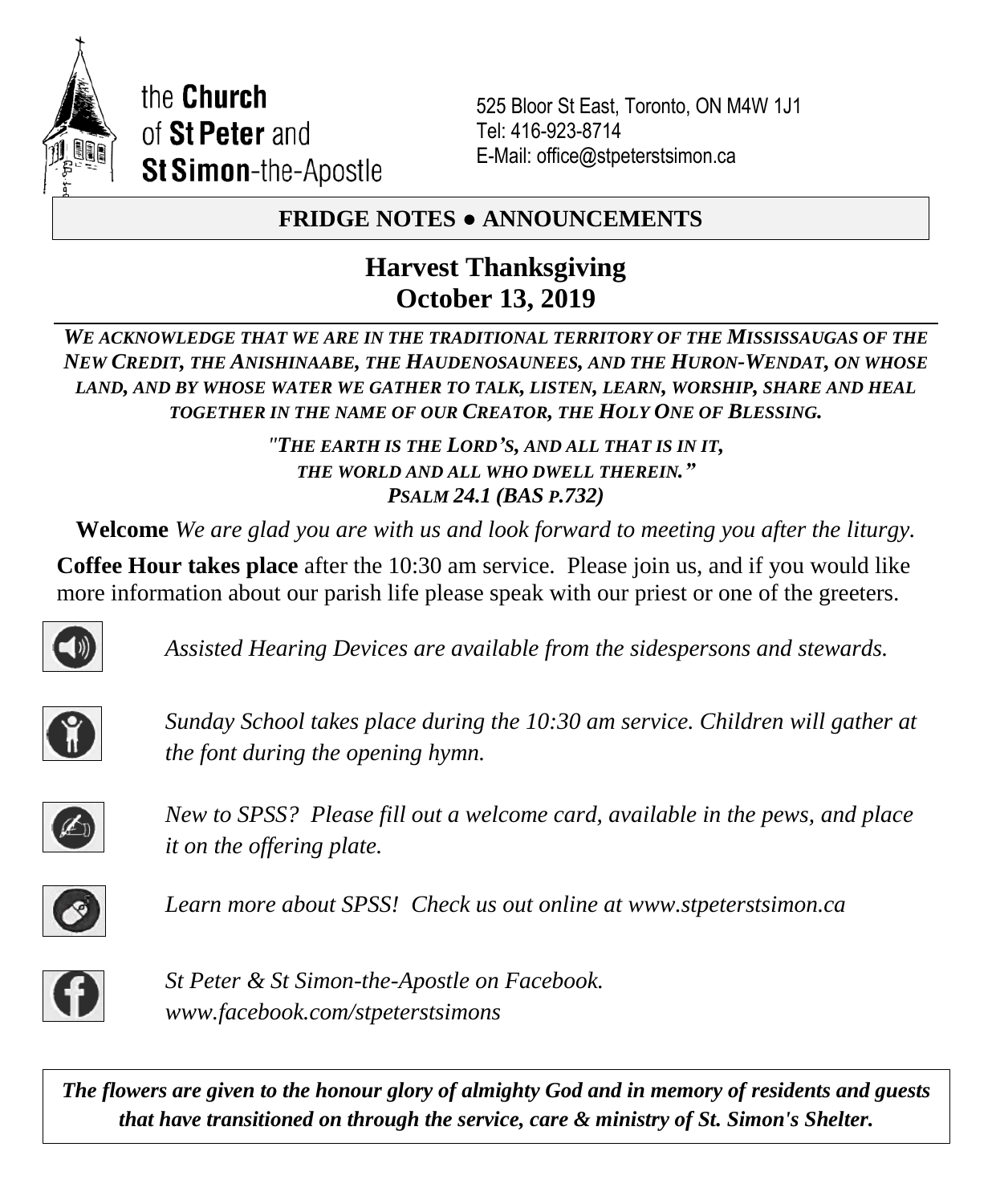## **PRAYERS**

**In our prayers this week, we remember**:

**Anglican Communion**: the Church of the Province of West Africa.

**Diocese**: Bishop Andrew Asbil, Area Bishop - Kevin Robertson and Foodbanks & food sharing ministries.

**Outreach and Advocacy**: St Theodore of Canterbury; St. Thomas à Becket.

**Our Parish**: Marjorie Philip, Jean Ponter, Lissett Powell, John Pugsley.

**Home-bound**: Myron Armstrong/Gail Birnie/Nancy Byers/Cintra Cassidy/Glenna Charles/Ann Duff/Charlotte Graham/Lawrine Griffith/ Helen Inglis/ Marie Lewis/Joseph McIninch/Denise Orieux/George Petricko/Lissett Powell/Lucy Simons/Lois Totton/Lila Vamosi/Pam Young.

**Pastoral Care** is available for the home-bound parishioners, those in hospital and for other spiritual needs. Please contact the office if you or someone you know would like a visit from one of our Lay Pastoral Visitors or one of the Clergy.

# **PARISH NEWS**

**We appreciate your givings** and remind you that in order to receive a tax receipt your envelope number or name & address should accompany all donations.

**Pre-authorized giving** (PAG) forms are available at the back of the church and in the pews. We encourage you to support the church through PAG. Thank you for your support.

**Reminder please do** not leave your personal belongings unattended, keep them with you at all times.

**Envelope Numbers** Please assist our Counting Team by recording your envelope number on all contributions. Thank-you.

**Parish Records** Please help us to keep our Parish Records up to date by ensuring that the office has your current information (e-mail, address, phone number) on file. Thank-you

> *"St Peter and St Simon's has glorious Anglican music, welcoming and inclusive fellowship, faith-based and committed outreach, and is a kind and caring community". Nancy Nourse, Parishioner*

## **CHURCH CALENDARS FOR 2020**

We are selling Church Calendars for 2020; there is a choice of two different designs priced at \$10.00 each. One design has paintings of churches and the other has pictures of churches. Samples of the 2019 calendars are available for viewing. If you are interested, please speak with Sheila or contact her at 416-921-2593 no later than Wednesday, October  $16<sup>th</sup>$ , to place your order.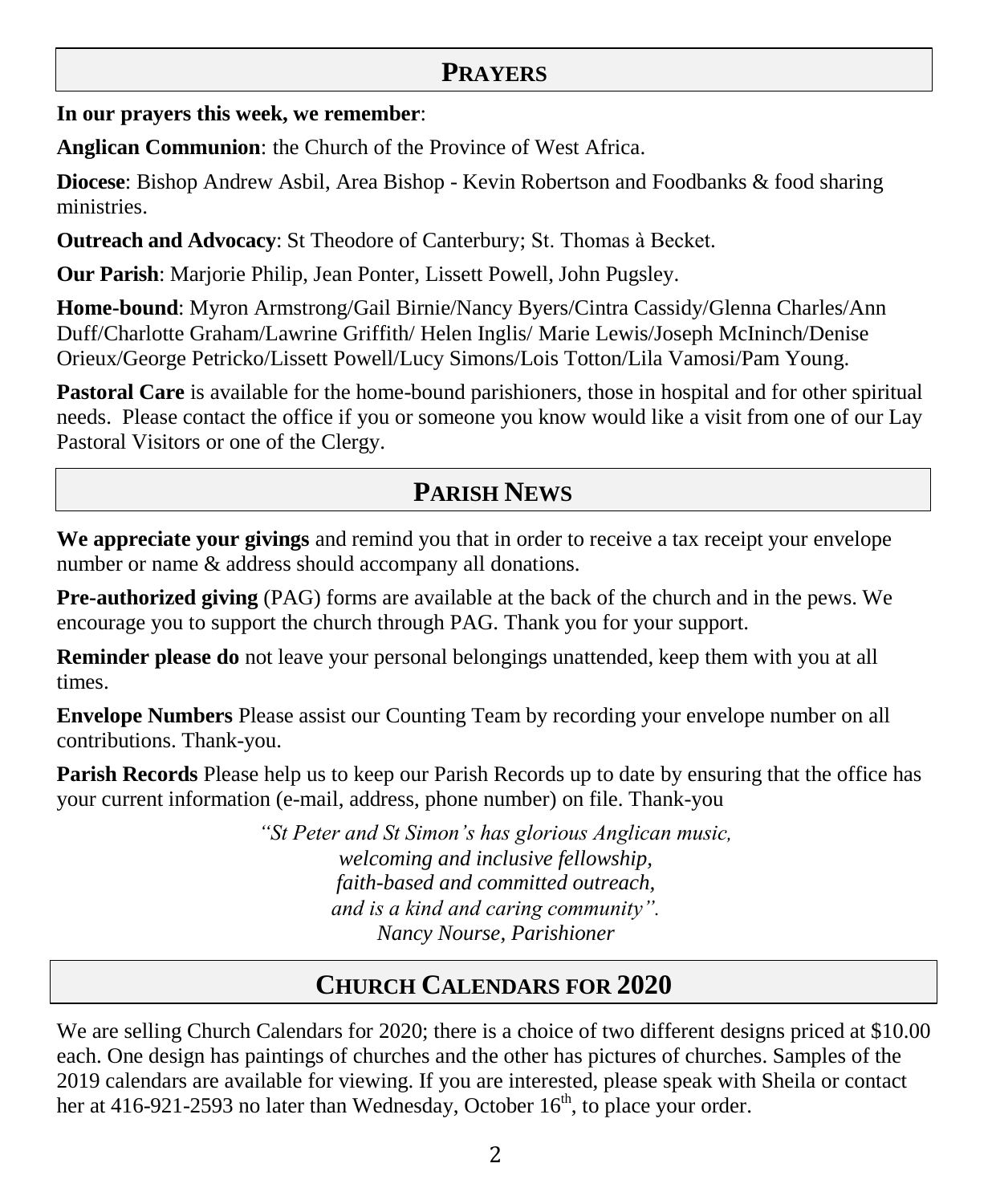# **A WORD FROM THE RECTOR**

As a parish community we are engaged in a process of Mission Planning with the intention of strengthening and building up our vibrant ministry here in the heart of Toronto. Many of you have received a copy of the Core Stakeholders Conversations Summary. Members of the congregation are invited to join us on Saturday, October  $19<sup>th</sup>$  at 10 am for the second forum of prayerful listening and sharing of thoughts, feelings and hopes about our mission and ministry. As we do this together let us remember "it is not the church of God that has a mission, but the God of mission who has a church". We hope you will join us.

Please mark your calendars for our first Choral Evensong of the season on Sunday, October  $27<sup>th</sup>$  at 4.00 pm, celebrating the Eve of the feast of St Simon and St Jude. The Rev'd Greg Carpenter, Incumbent at St Jude's, Wexford is the preacher.

The Wardens, clergy and staff join me in wishing you a Happy Thanksgiving.

Geoffrey+

## **THIS WEEK**

## **\*\*\*Please note change of date due to booking in Hall\*\*\***

**Senior's Thanksgiving Eucharist & Luncheon-Wednesday, October 23rd at 11:00 am** We are in need of drivers to assist our senior and homebound parishioners with transportation. Please contact the church office if you are able to help 416-923-8714.



**Thank You, LORD!** 



**Mission Planning Initiative:** Please join us for the Discussion Circle on Saturday, October 19th from 9:30-11:30 am. (coffee available at 9:00 am). Please sign-up following the service.

# **BIBLE STUDY**

**Bible Study on the Acts of the Apostles** Please join us on Tuesdays at 6:00 pm as we study the second part of the Luke-Acts work. Mark your calendars for the six sessions on September  $17<sup>th</sup>$ , September 24<sup>th</sup>, October 1<sup>st</sup>, October 8<sup>th</sup>, October 22<sup>nd</sup> and October 29<sup>th</sup>. We will start at 6:00 pm with a Potluck Dinner followed by a 7:00 pm Study and 8:30 Compline. The study will include an introductory session and the chance to study five key texts. Bring your own reflections from the accompanying personal reading plan; don't miss a word of the book's 28 action-packed chapters.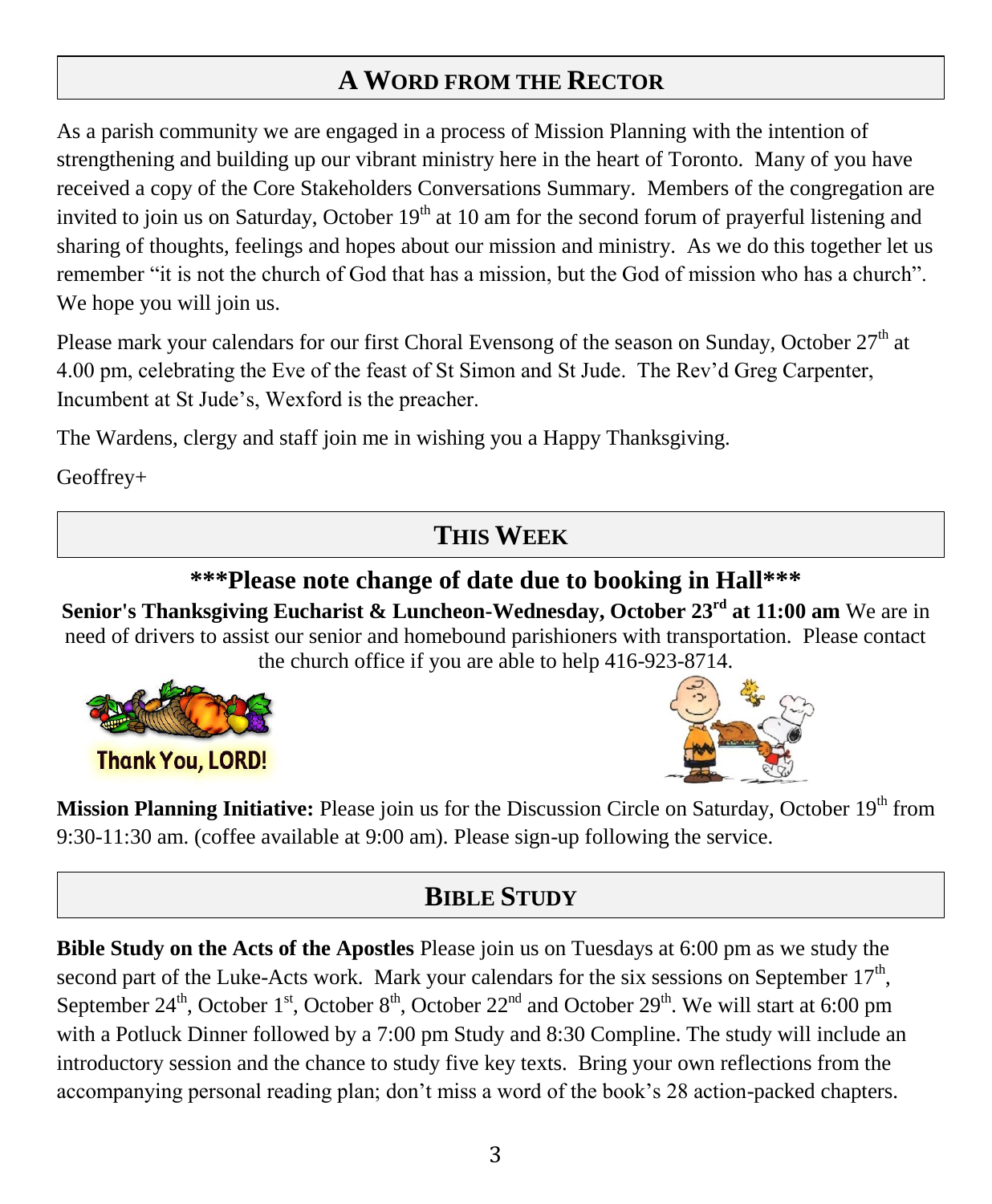# **PILGRIMAGE TO TAIZÉ**

Are you 18-29 years old? Are you free May 15-24, 2020? Are you interested in visiting an ecumenical community that welcomes young adults to live the rhythms of monastic life for one week?

Join SPSS and the Church of the Redeemer as we go on pilgrimage to Taizé next spring.

There we will be an Information Session on Sunday, October  $27<sup>th</sup>$  at 5:30 pm at the Church of the Redeemer; you can learn about why over 100,000 young people visit Taizé each year and ask your practical questions about how we will get there and how much it will cost. The Information Session will be followed by a Taizé prayer at 7:00 pm.

## **CHRISTMAS MARKET**

**Christmas Market - Saturday, November 30th**. Please mark the date on your calendar and join us; we plan to have jams, jellies, pickles, baked goods and lots of other items for sale. There will be a raffle for the magnificent quilt made by David Snow. Please consider what you can make or offer for sale at the market.



# **LOOKING AHEAD**

**Thursday, October 24, 2019 to October 28th – 44th Annual Trinity College Book Sale** 6 Hoskin Avenue – upstairs in Seeley Hall

> **Sunday, October 27, 2019 – Eve of St Simon and St Jude, Apostles** 4:00 pm – Choral Evensong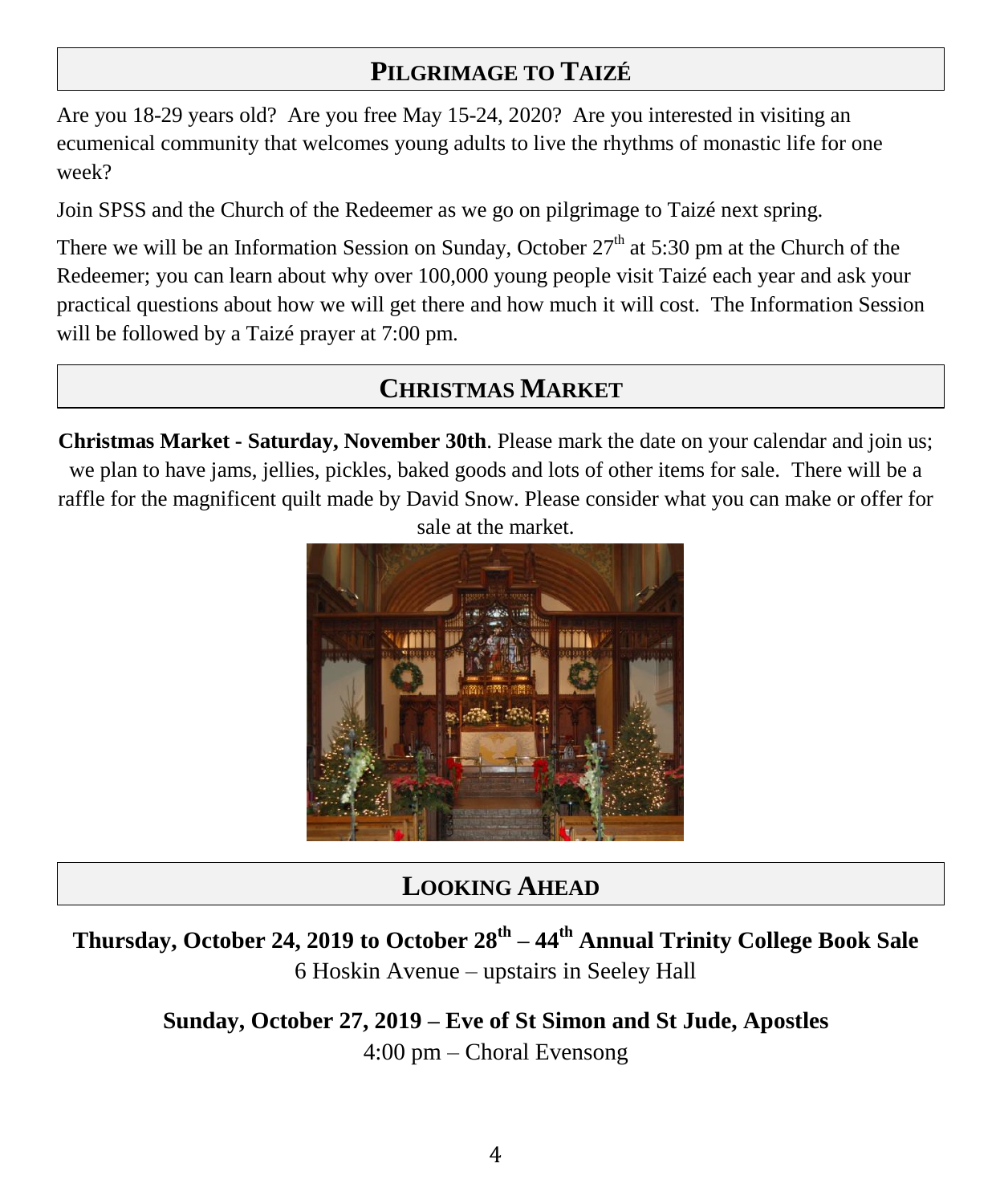### **LOOKING AHEAD**

#### **Sunday, November 3, 2019** - **Feast of All Saints**

10:30 am – Festal Eucharist and Confirmation The Right Reverend Andrew Asbil, Bishop of Toronto, Celebrant & Preacher *Parish lunch after the service.*

#### **Sunday, November 10 – All Saints Octave/Remembrance Sunday**

10:30 am – Choral Matins with Remembrance Observance 4:00 pm – Requiem Eucharist in Commemoration of All Souls

**Sunday, November 24, 2019 – The Reign of Christ** Stewardship Commitment Sunday

**Saturday, November 30, 2019** 9:00 am – 2:00 pm - SPSS Christmas Market

## **Sunday, December 1, 2019 – Advent 1**

4:00 pm – Advent Lessons and Carols

**Sunday, December 15 – Advent 3** 4:00 pm – Kid's Musical: *Once Upon a Starry Midnight*

> **Sunday, December 22 – Advent 4** 4:00 pm Lessons & Carols for Christmas

#### **JOIN US FOR WORSHIP**

**Sunday 8:30 am** – Holy Eucharist **Sunday 10:30 am** – Choral Service **1st Sunday** – Choral Eucharist (Traditional) **2 nd Sunday** – Choral Matins **3 rd Sunday** – Choral Eucharist (Traditional) **4 th Sunday** – Choral Eucharist (Contemporary) **Sunday Evensong** – As Announced **Wednesdays 11:00 am –** Holy Eucharist with Anointing **Last Tuesday of the Month** – Candlelight Evening Prayer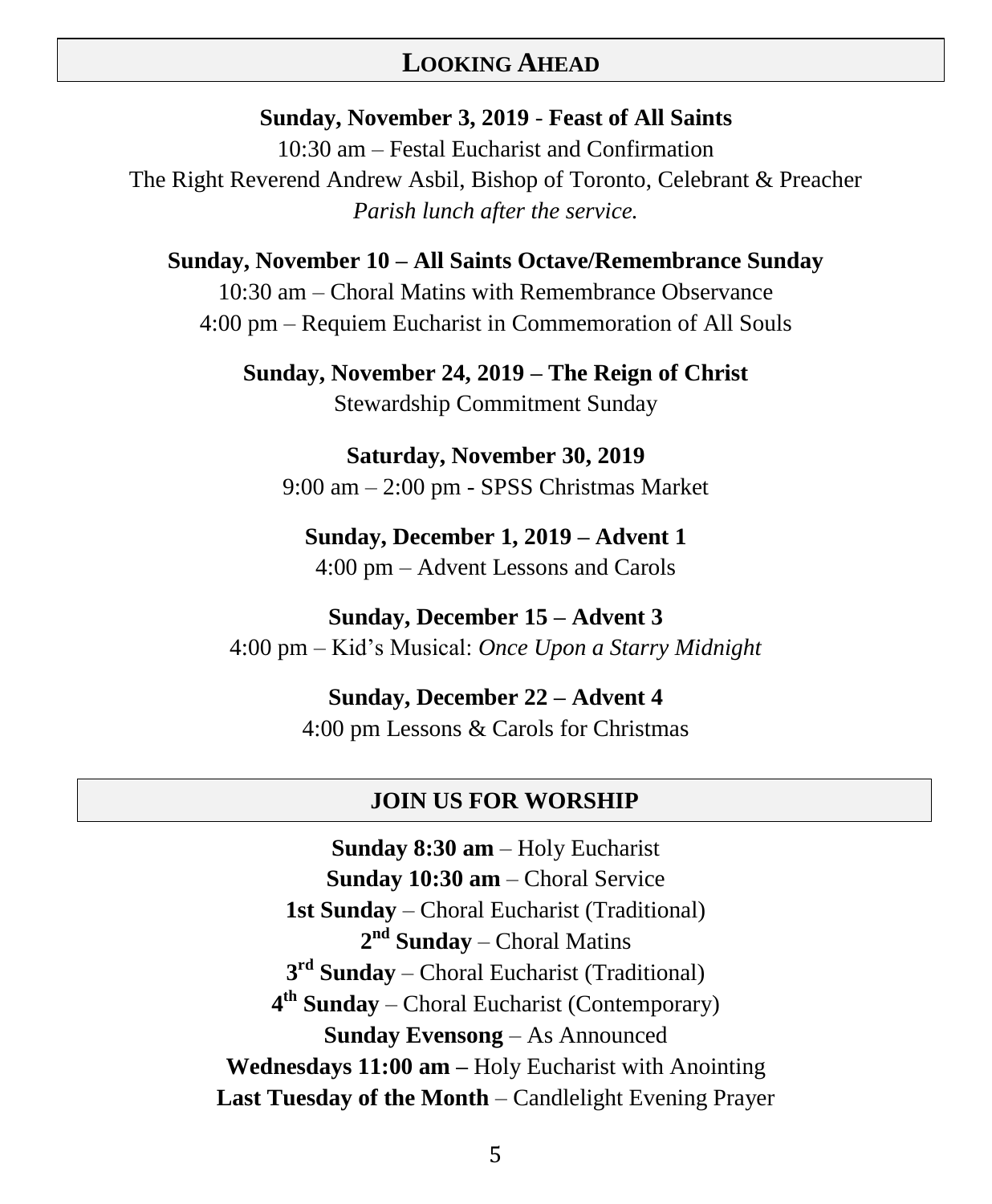### **THIS WEEK AT ST. PETER & ST. SIMON**

### **Monday, October14th**

- 8:30 am Gerrard Resource Center/Daycare (Garden Room F)
- 2:45 pm Homework Club (Class Room)
- 4:00 pm Yoga (Sitting Room)

### **Tuesday, October 15th**

- 8:30 am Gerrard Resource Center/Daycare (Garden Room F)
- 1:00 pm Film Crew (Macklem Hall)
- 2:45 pm Homework Club (Class Room)
- 8:00 pm Holy Studies (Class Room)

### **Wednesday, October 16th**

- 8:30 am Gerrard Resource Center/Daycare (Garden Room F)
- 11:00 am Taylor Sutherland Piano (Chapel)
- 11:00 am Holy Eucharist with Anointing (Nave)
- 12:30 pm Toronto Environmental Alliance (Macklem Hall)
- 2:45 pm Homework Club (Class Room)
- 7:00 pm Tai Chi (Macklem Hall)

### **Thursday, October 17th**

- 8:30 am Gerrard Resource Center/Daycare (Garden Room F)
- 9:30 am Taylor Sutherland Piano (Chapel)
- 2:45 pm Homework Club (Class Room)
- 3:00 pm ROTM Choir (Nave)
- 3:00 pm ROTM Guitar Lessons (Sitting Room)
- 7:00 pm SPSS Choir Rehearsal (Choir Room)

### **Friday, October 18th**

- 8:30 am Gerrard Resource Center/Daycare (Garden Room F)
- 2:30 pm Taylor Sutherland Piano (Chapel)
- 2:45 pm Homework Club (Class Room)
- 6:00 pm CREW (Sitting Room)

### **Saturday, October 19th**

- 9:30 am Discussion Circle (Parish Hall)
- 10:30 am Food Addicts (Garden Room F)

### **Sunday, October 20th – Nineteenth Sunday after Pentecost (Proper 29)**

- 8:30 am Holy Eucharist *BCP*
- 10:30 am Choral Eucharist (Traditional)
- 3:00 pm Kenya Group (Garden Room F)

### *Readings: Jeremiah 31:27-34; Psalm 119:97-104; (or Genesis 32:22-31; Psalm 121) 2 Timothy 3:14 – 4:5; Luke 18:1-8.*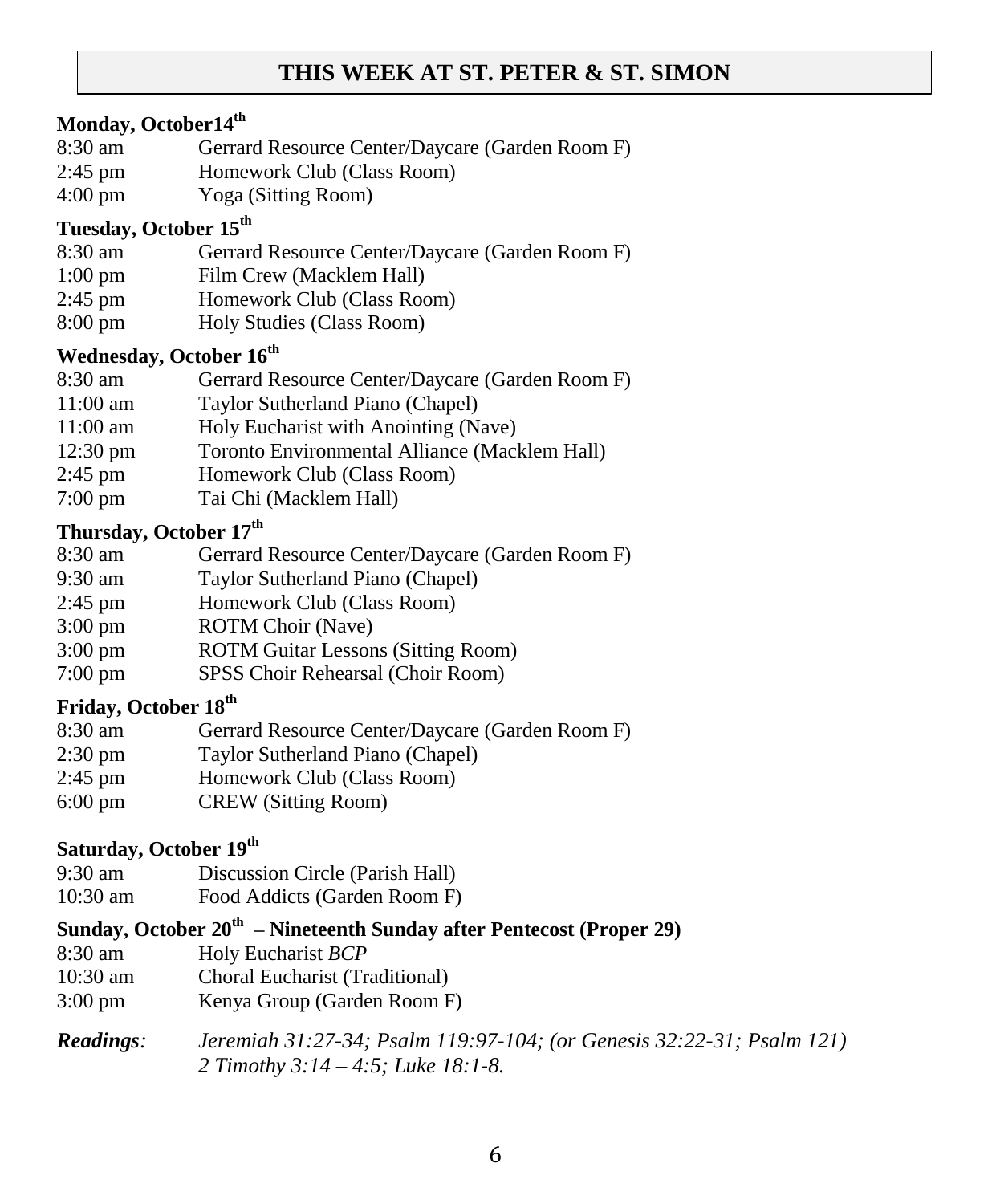## **PARISH MINISTRIES 2019**

#### **Clergy**

#### **Wardens**

#### **Parish Life & Discipleship**

| Honorary Assistant Organists |
|------------------------------|
|                              |
|                              |
|                              |
| Hospitality/Coffee Hour      |
|                              |
|                              |
|                              |
|                              |
|                              |
|                              |
|                              |
|                              |
|                              |
|                              |
|                              |
|                              |
|                              |
|                              |
| Wednesday Morning Group      |

The Reverend Geoffrey Sangwine The Reverend Michael Perry The Reverend Jennifer Matthews

Ted Robinson Mary Martin Laurie Sanderson, Vanessa Scott Mary Anderson, Paul Mitchell

Fran Brown Marie Samuels-Isaac Robin Davis Maurice White, Johan van't Hof Ian Corlett, Rev. Geoff Sangwine Sileen Phillips Paul Mitchell, Joy Quan Lee (assisting) Fran Brown Marie Samuels-Isaac Laurie Sanderson Fen Nanton Audrey Hughes, Ted Robinson The Reverend Jennifer Matthews Carol Peck Peggy Needham **Brooke Sales Lee** Colin Bird, Spencer Higgins Daphne Harris Ted Robinson and Paul Faulkner Fen Nanton Vincent Wong Moveta Nanton Sheila Thomas

### **Questions?**

Please speak to a sidesperson, Fr. Geoff Sangwine or The Reverend Michael Perry about services and events, or visit us online at [www.stpeterstsimon.ca](http://www.stpeterstsimon.ca/)